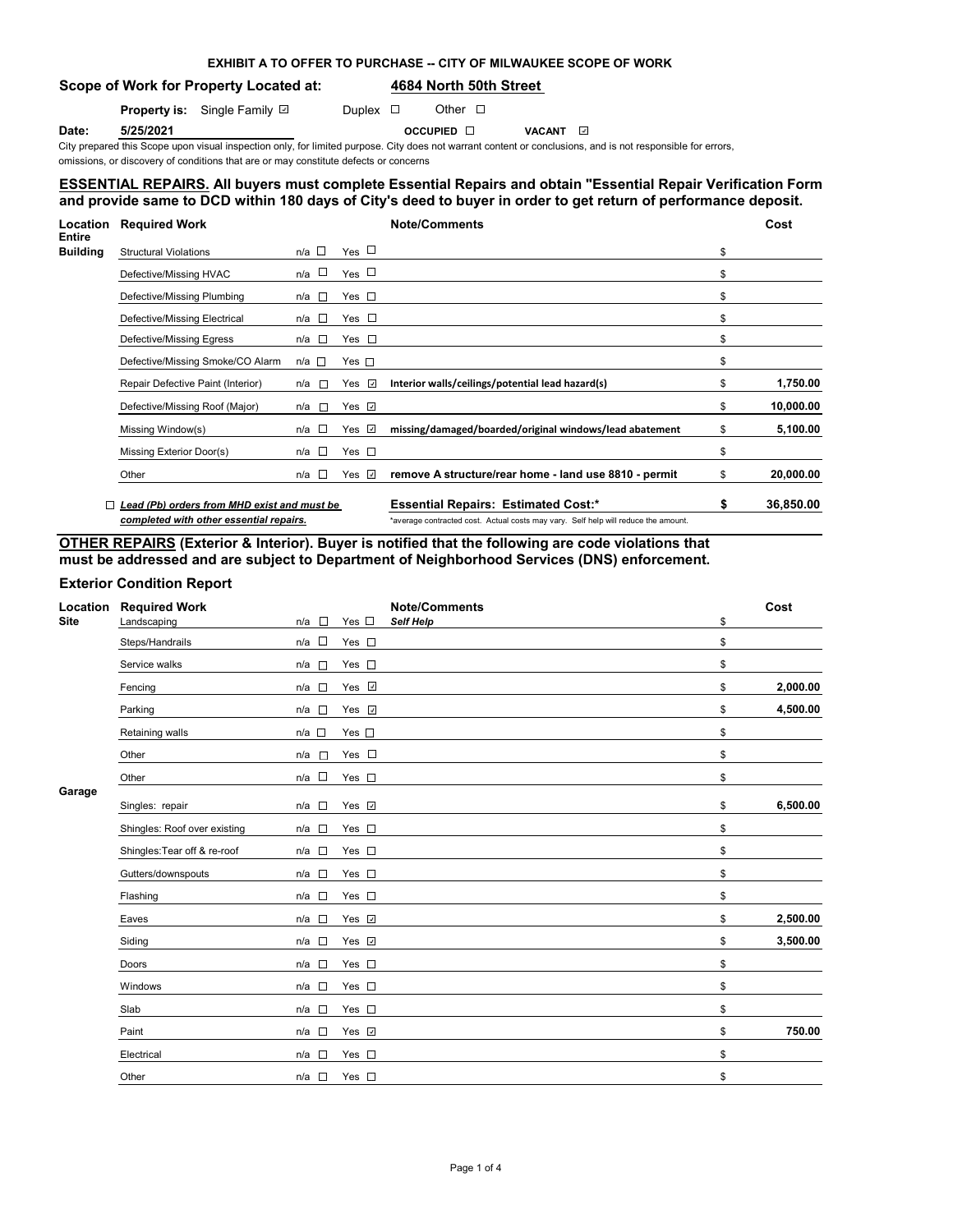### **Porches**

| гиингэ | Roof                         | $n/a$ $\square$                 | Yes $\square$      |                    | \$              |
|--------|------------------------------|---------------------------------|--------------------|--------------------|-----------------|
|        | Deck-upper                   | n/a<br>$\Box$                   | Yes $\square$      |                    | \$              |
|        | Deck--lower                  | $n/a$ $\square$                 | Yes 7              | rear - permit      | \$<br>2,800.00  |
|        | Steps/handrails              | $\Box$<br>n/a                   | Yes $\square$      |                    | \$              |
|        | Ceiling                      | □<br>n/a                        | Yes $\square$      |                    | \$              |
|        | Guardrails                   | П<br>n/a                        | Yes <b>☑</b>       |                    | \$<br>1,500.00  |
|        | Structural                   | П<br>n/a                        | Yes $\square$      |                    | \$              |
|        | Paint                        | n/a<br>$\Box$                   | Yes $\square$      |                    | \$              |
|        | Other                        | n/a $\square$                   | Yes $\square$      |                    | \$              |
| House  | Chimney                      | n/a<br>$\overline{\phantom{a}}$ | Yes $\square$      |                    | \$              |
|        | Shingles: repair             | $n/a$ $\square$                 | Yes $\square$      |                    | \$              |
|        | Shingles: Roof over existing | $n/a$ $\Box$                    | Yes $\square$      |                    | \$              |
|        | Shingles: Tear off & re-roof | n/a □                           | Yes $\square$      |                    | \$              |
|        | Gutters/downspouts           | n/a<br>$\sim$                   | Yes <b>☑</b>       |                    | \$<br>1,200.00  |
|        | Flashing                     | n/a<br>□                        | Yes $\square$      |                    | \$              |
|        | Eaves                        | $\sim$<br>n/a                   | Yes v              |                    | \$<br>3,000.00  |
|        | Siding                       | n/a<br>$\sim$                   | Yes <b>☑</b>       |                    | \$<br>2,500.00  |
|        | Storm Doors                  | n/a $\square$                   | Yes $\square$      |                    | \$              |
|        | Prime ("main") Doors         | $n/a$ $\square$                 | Yes $\square$      |                    | \$              |
|        | Storm Windows                | n/a<br>$\Box$                   | Yes $\square$      |                    | \$              |
|        | Prime ("main") Windows       | $n/a$ $\square$                 | Yes $\square$      |                    | \$              |
|        | Paint                        | $n/a$ $\square$                 | Yes <b>☑</b>       |                    | \$<br>550.00    |
|        | Foundation                   | n/a<br>П                        | Yes $\overline{v}$ | bracing/excavation | \$<br>20,000.00 |
|        | Electrical                   | □<br>n/a                        | Yes $\square$      |                    | \$              |
|        | Other                        | n/a<br>□                        | Yes $\square$      |                    | \$              |
|        | Other                        | n/a<br>$\Box$                   | Yes $\square$      |                    | \$              |
|        | Other                        | n/a<br>П                        | Yes $\square$      |                    | \$              |
|        | Other                        | n/a □                           | Yes $\square$      |                    | \$              |

**Exterior: Estimated Cost:\* \$ 51,300.00**

\*average contracted cost. Actual costs may vary. Self help will reduce the amount.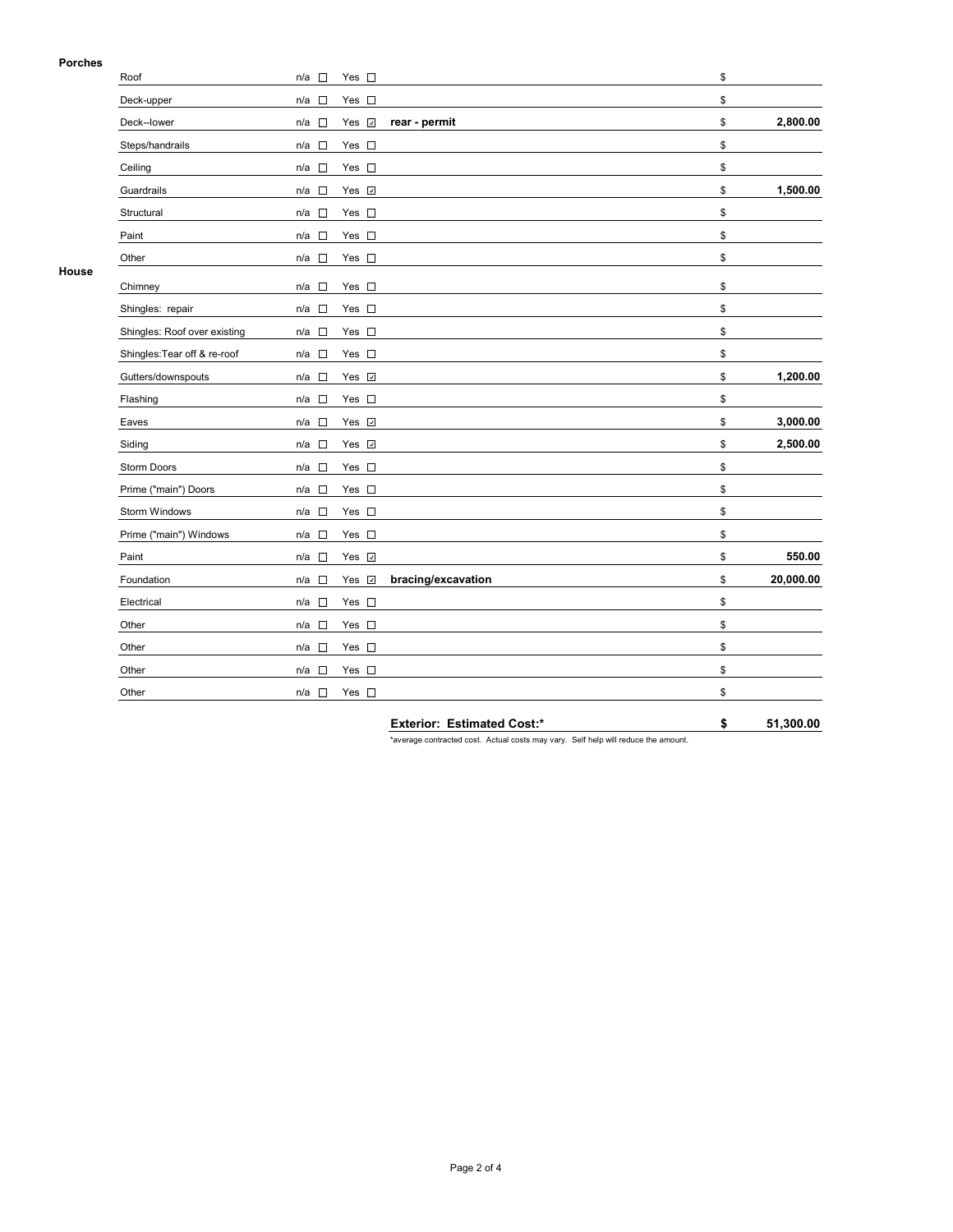# **Interior Condition Report**

|  | <b>Unit:</b> Entire unit (single family) | Lower unit of duplex $\square$ |  |
|--|------------------------------------------|--------------------------------|--|
|  | Upper unit of duplex                     | Other                          |  |

### **Mechanical Required Work Heating**

|                   | Repair/replace boiler               | n/a □                              | Yes $\square$      |                | \$           |
|-------------------|-------------------------------------|------------------------------------|--------------------|----------------|--------------|
|                   | Repair radiation                    | n/a<br>$\mathcal{L}(\cdot)$        | Yes $\square$      |                | \$           |
|                   | Repair/replace furnace              | $\sim$<br>n/a                      | Yes<br>$\omega$    | tune           | \$<br>300.00 |
|                   | Repair ductwork                     | $\Box$<br>n/a                      | Yes $\square$      |                | \$           |
|                   | Replace thermostat                  | n/a $\square$                      | Yes $\square$      |                | \$           |
|                   | Repair/replace grilles              | n/a<br>$\overline{\phantom{a}}$    | Yes $\square$      |                | \$           |
|                   | Tune boiler/furn. insp ht exchanger | n/a<br>$\Box$                      | Yes $\square$      |                | \$           |
| <b>Electrical</b> | Repair/replace receptacles          | n/a □                              | Yes $\sqrt{ }$     |                | \$<br>150.00 |
|                   | Repair/replace switches             | n/a<br>$\sim$                      | Yes $\sqrt{ }$     |                | \$<br>150.00 |
|                   | Repair/replace fixtures             | $n/a$ $\square$                    | Yes $\overline{v}$ |                | \$<br>150.00 |
|                   | Install outlets and circuits        | $n/a$ $\square$                    | Yes $\square$      |                | \$           |
|                   | Install outlets and circuits        | n/a<br>$\sim$                      | Yes $\square$      |                | \$           |
|                   | Install outlets and circuits        | $\overline{\phantom{a}}$<br>n/a    | Yes $\square$      |                | \$           |
|                   | Install outlets and circuits        | $\mathcal{L}_{\mathcal{A}}$<br>n/a | Yes $\square$      |                | \$           |
|                   | Upgrade service                     | n/a<br>$\mathcal{L}$               | Yes $\square$      |                | \$           |
|                   | Other                               | $n/a$ $\square$                    | Yes $\square$      |                | \$           |
|                   | Other                               | $\mathcal{L}_{\mathcal{A}}$<br>n/a | Yes $\square$      |                | \$           |
| Plumbing          | Repair/replace kitchen sink         | $\Box$<br>n/a                      | Yes $\square$      |                | \$           |
|                   | Repair/replace kitchen sink faucet  | $n/a$ $\square$                    | Yes $\square$      |                | \$           |
|                   | Repair/replace tub                  | $n/a$ $\square$                    | Yes <b>⊽</b>       | drain plumbing | \$<br>350.00 |
|                   | Repair/replace tub faucet           | $\Box$<br>n/a                      | Yes $\square$      |                | \$           |
|                   | Repair/replace toilet               | $\sim$<br>n/a                      | Yes $\square$      |                | \$           |
|                   | Repair/replace lavatory             | n/a $\square$                      | Yes $\square$      |                | \$           |
|                   | Repair/replace lavatory faucet      | $n/a$ $\square$                    | Yes $\square$      |                | \$           |
|                   | Repair/replace wash tub             | $\Box$<br>n/a                      | Yes $\square$      |                | \$           |
|                   | Repair/replace wash tub faucet      | n/a □                              | Yes $\square$      |                | \$           |
|                   | Unclog piping:                      | $n/a$ $\square$                    | Yes $\square$      |                | \$           |
|                   | Repair drain/waste/vent piping      | $\Box$<br>n/a                      | Yes $\square$      |                | \$           |
|                   | Repair water piping                 | $n/a$ $\square$                    | Yes $\square$      |                | \$           |
|                   | Repair/replace water heater         | n/a<br>$\sim$                      | Yes $\overline{v}$ | tune           | \$<br>300.00 |
|                   | Other                               | n/a<br>$\overline{\phantom{a}}$    | Yes $\square$      |                | \$           |
|                   | Other                               | $n/a$ $\square$                    | Yes $\square$      |                | \$           |